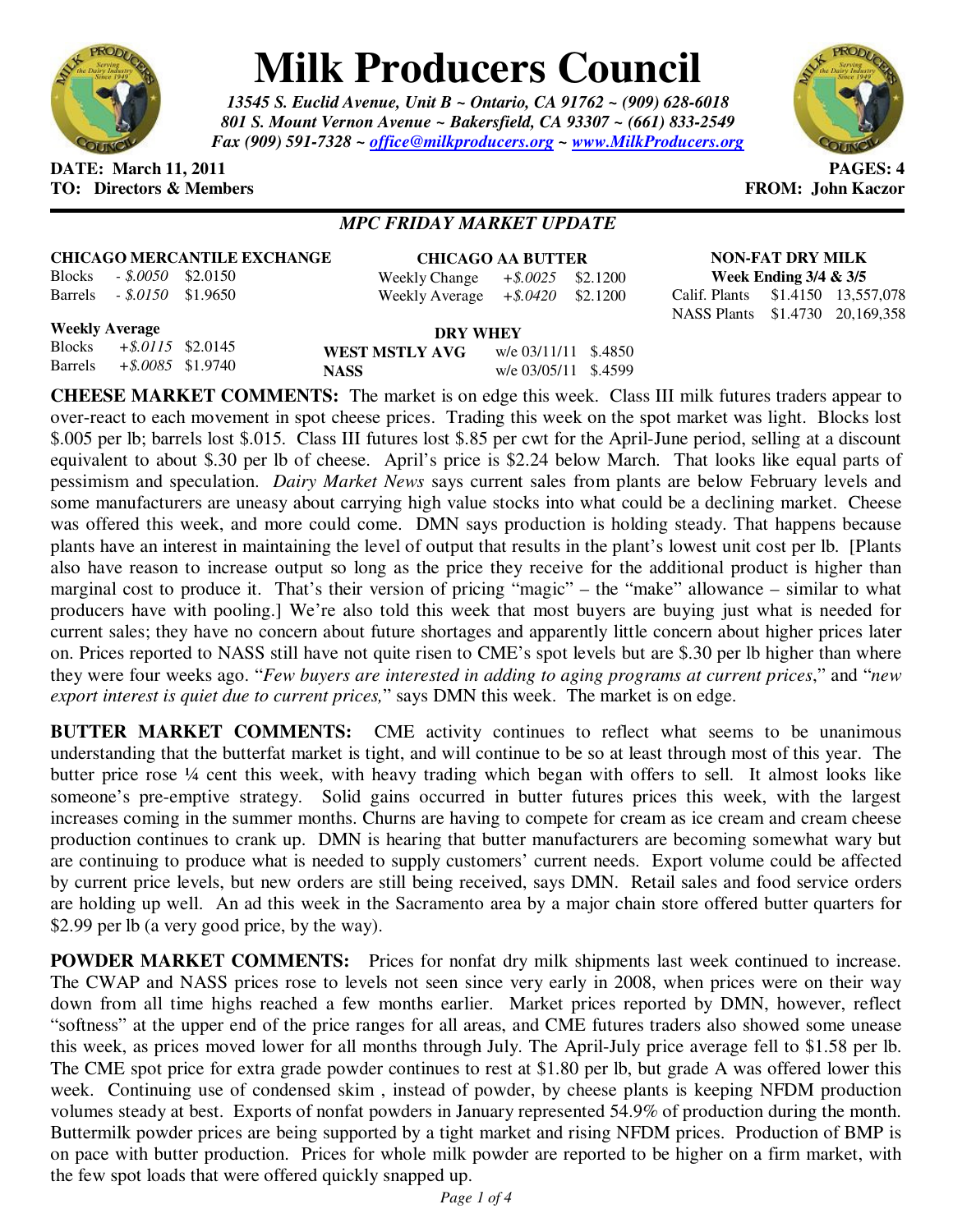**WHEY PRODUCTS MARKET COMMENTS:** That wee dip in the NASS price reported last week, which apparently panicked futures traders, was more than made up this week; the price this week, for shipments made last week, rose by \$.031 per lb, to a level not seen since late summer, 2007. The West's "mostly" price average rose \$.0075 per lb. Exports in January represented 50.0% of dry whey production during the month. The markets for dry whey and whey protein concentrate (34% protein) are reported to be firm (possibly more so for WPC), with prices continuing to edge upward. Virtually all sales continue to be under existing contracts, and some oversold inventory problems continue to affect some Midwest buyers. **\*\*\*** 

## **FRED DOUMA'S PRICE PROJECTIONS…**

**Mar 11 Est: Quota cwt. \$19.56 Overbase cwt. \$17.86 Cls. 4a cwt. \$18.80 Cls. 4b cwt. \$18.36 Last Week: Quota cwt. \$19.45 Overbase cwt. \$17.75 Cls. 4a cwt. \$18.42 Cls. 4b cwt. \$18.40 \*\*\*** 

**2010 EXPORTS OF MAJOR DAIRY PRODUCTS NEAR ALL TIME HIGHS; MORE EXPECTED TO COME:** (*By J. Kaczor)* One issue about future national dairy industry policy that seems to be nearing a consensus is the need for the U.S. to become a consistent supplier to international customers. The main reason given to support that position is that it would help to stabilize milk prices by avoiding sharp changes in increases or decreases in demand, which cause short term shortages or surpluses of milk and milk products. That seems to make sense, although arguments made to support an apparent foregone conclusion of stability and prosperity gloss over a number of inconvenient possibilities for milk producers who would be relied upon to be consistent suppliers of the raw product used to fill the anticipated consistent demand.

Up to now, most would agree the U.S. dairy industry, in terms of international trade for most products, has been a supplier of last resort. Two clear exceptions are dry whey and whey protein concentrates, whose export volumes are high and growing. Another product with high but inconsistent export volume is nonfat powder. Trend lines for export of butter and cheese are ascending, but the volumes for both have been relatively low and definitely not consistent.

The graph to the right shows the annual exported volumes for four major U.S. dairy products over the past six years. Exports of cheese in 2010 reached a record high. Butter, nonfat powders, and dry whey each had the second highest export years.

It's not completely clear what a graph showing consistent export volume for all products would look like, but most people would likely agree it would have trend lines less like those for butter and powder and more like that for dry whey. Regardless of consistency or lack thereof, the increases shown for 2010 for all four products are certainly gratifying, and most analysts are



forecasting this year's volumes to be close to last year's. January's exports of these products support those forecasts.

In terms of U.S. milk prices, the only year covered by the graph that could be considered "normal" is 2005; the others were characterized by valleys and peaks, or by approaching or leaving valley and peak periods. The milk price increases in 2007 and 2008 resulted from increases in exports which resulted principally from shortages elsewhere and rising international demand. In addition to abnormal milk prices, this period also went through substantial changes in U.S. milk supply. Was it wrong for producers to expand at the time? The loss of export volume that was gained in 2007-2008 and the price crash in 2009, we are told, resulted not from a decrease in international demand but simply from a loss of international customers – because we were not seen as a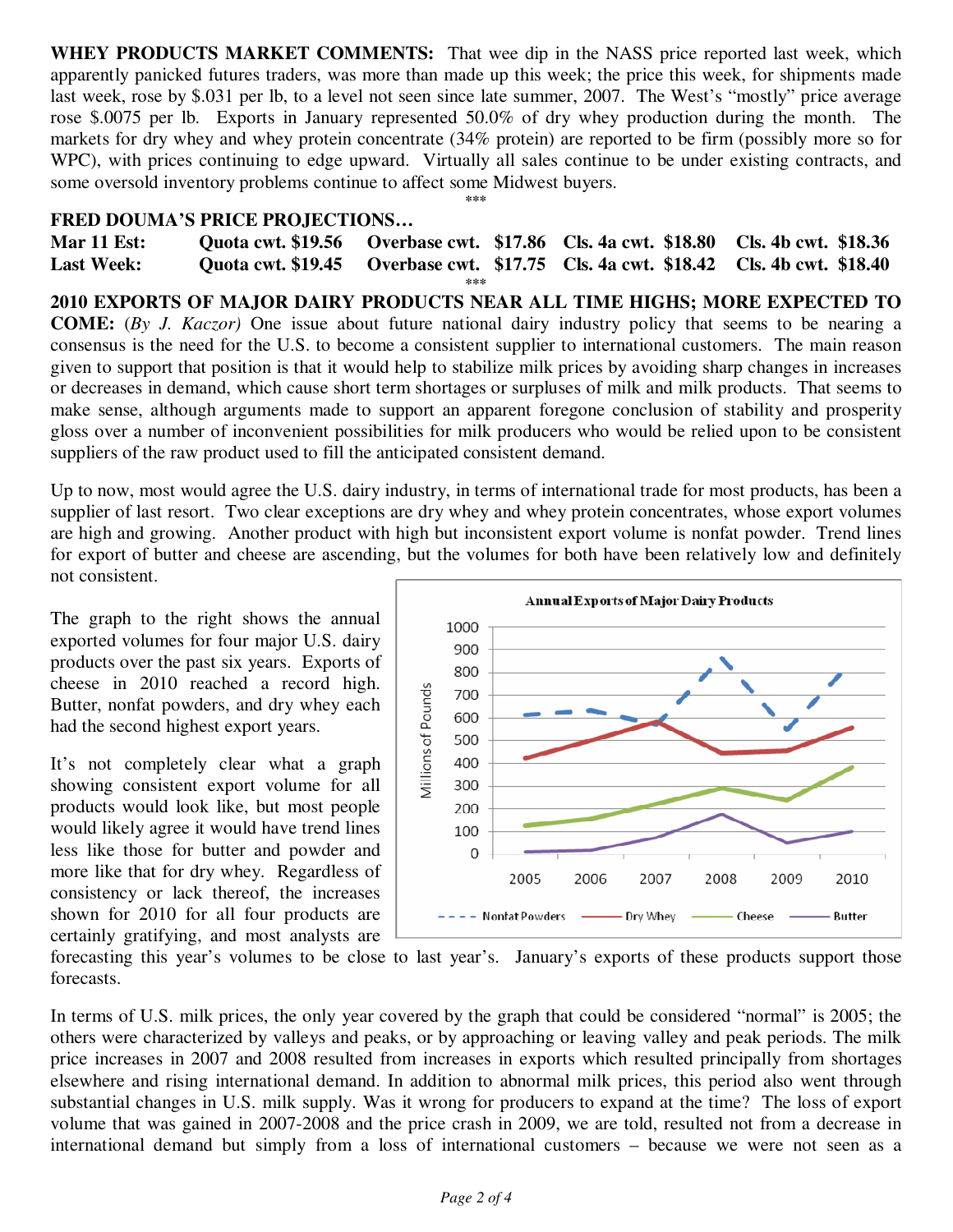consistent source for those important products. The implication taken from that reasoning is that had we attained proper status we would not have lost those sales, others would have. Could it really be that simple or easy?

The forecasts for continuing strong exports this year are based mainly on extraordinary events, similar to what happened in 2007-2008: shortages of supplies in Australia and New Zealand, a huge increase in demand from China, and a weak U.S. currency. The onus is on U.S. manufacturers and brokers. The hope is that they will use the opportunity presented to develop and strengthen their relationships throughout the world to the point where milk producers can rely on having a ready market at reasonable prices for all their production – because that is the plan they are being presented with.

**BUSY WEEK IN THE U.S. SENATE ON THE ISSUE OF ETHANOL SUBSIDIES:** *(By Rob Vandenheuvel)* Two bills were introduced in the U.S. Senate this week, sending a clear message that Congress is interested in reviewing the billions of dollars in taxpayer-funded subsidies aimed at the U.S. corn-based ethanol industry. Before discussing those bills, let's first review the "tripod" of support provided by the Federal Government for the ethanol industry:

- **1.** The "Renewable Fuels Standard," also known as the RFS (and sometimes short-handed as the "ethanol mandate"), is a provision in the law that mandates that 12.6 billion gallons of ethanol be blended with our gasoline in 2011. Corn-based ethanol is fulfilling virtually all of this "need." This mandated demand for ethanol dates back a number of years and has been increasing each year until it reaches 15 billion gallons per year by 2015. To put this figure in perspective, in order to produce 12.6 billion gallons of ethanol in 2011, nearly 40% of our nation's corn will be diverted away from feed and food usage and be sent to our nation's ethanol plants.
- **2.** The "Volumetric Ethanol Excise Tax Credit," also known as the VEETC or the ethanol blender's credit, is a tax credit available to the oil/gas companies that purchase ethanol to blend into their gasoline. The available tax credit is \$0.45 per gallon. In other words, even though there is a government mandate that these oil/gas companies must blend 12.6 billion gallons of ethanol with their gasoline this year, they also get a tax credit for that activity (An "incentive" to do something they already have to do?). This credit available to oil/gas companies is expected to cost taxpayers as much as *\$6 billion this year alone*.
- **3.** An import tariff of \$0.54 per gallon is levied on ethanol imported into the U.S. This tariff is designed to slow down or prevent foreign-produced ethanol from fulfilling the mandate above.

Any one of these government protections would represent significant support for the corn-based ethanol industry, but taken together, they provide a seemingly impenetrable fortress for the industry *(Note to R&D Departments: If we can figure out a way to power our cars with milk, maybe our industry could get this kind of protection too…).*

Now back to this week's action in the U.S. Senate. On Wednesday, two bills were introduced that would begin to scale back some of the government protection outlined above. One of those bills (S. 530) was introduced by California Senator Dianne Feinstein. This bill would repeal the ethanol blender's credit (item #2 above) for ethanol that does not qualify as an "advanced biofuel." In order words, the blending of corn-based ethanol, which is not an advanced biofuel, would no longer qualify for the \$0.45 per gallon tax credit. Further, the bill would reduce the import tariff (item #3) to \$0.45 per gallon. This bill is also co-sponsored by Democrat Senator Jim Webb (Virginia).

A second bill was introduced the same day by Democrat Senator Ben Cardin (Maryland) and Republican Senator Tom Coburn (Oklahoma). This bi-partisan bill (S. 520) is a total repeal of the ethanol blender's credit (item #2), regardless of whether the ethanol is considered an "advanced biofuel" or not.

**Milk Producers Council greatly appreciates the hard work of these four Senators and their willingness to stand up to the forces defending this unwise taxpayer-funded subsidy.** MPC is part of a broad coalition of organizations working to scale back the massive government protection afforded to the corn-based ethanol industry. That coalition put out the following press release this week: http://www.gmaonline.org/newsevents/newsroom/broad-and-diverse-coalition-applauds-senators-coburn-and-cardin-for-bill-to/. This same coalition also sent the following letter to members of the House and Senate last week, urging members of Congress to end the ethanol blender's tax credit: http://www.milkproducerscouncil.org/0211veetcletter.pdf. **I**